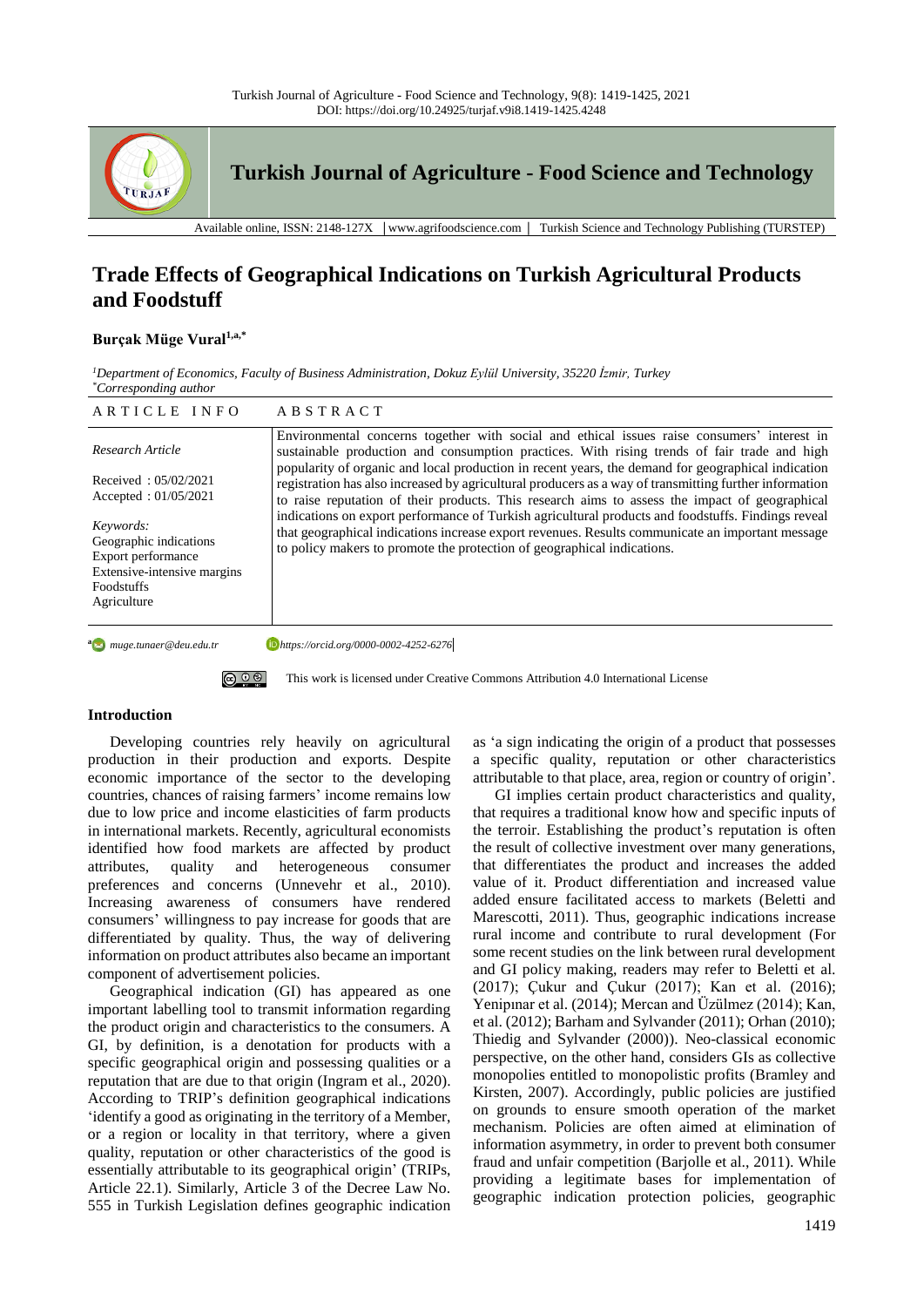indications have been suggested and employed as an important policy tool for income generation by raising added value and improving market access, in particular for developing countries.

There have been few attempts to measure the trade impact of geographical indications. Most of these empirical investigations rely on some variants of gravity model. Employing the multiplicative structure of gravity model and focusing on EU countries, Sorgho and Larue (2014) found significant impact of geographical indications on trade. Trade creation impact appears when both exporter and importer countries have geographical indications. Yet, they also found evidence of trade diversion when exporting country has geographical indications but importing country does not. Agostino and Trivieri (2014) provided further evidence on positive trade effect of geographical indications, with special focus on European wine exports. Decomposing price and quantity effects, Agostino and Trivieri (2016) showed that geographical indications are associated with higher price premium of exported wine. Yet volume of exports increases only towards high income destination markets. A recent study by Raimondi et al. (2020) extended this early literature by using a different empirical approach based on panel data econometrics. In line with previous research, findings of Raimondi et al. (2020) revealed that geographical indications raise product price, since product with geographical indications are perceived as high quality by consumers. In addition, geographical indications have positive trade effect on both extensive and intensive trade margins for exporting country. However, on the import side, geographical indications have some weak trade reducing impact when registered only in importer country. Given limited number of studies mainly focusing on EU geographical indications policy impact on trade flows, the research aims to contribute to the literature by providing further evidence for the trade effects of geographical indications on Turkish agricultural products and foodstuff.

With legislative enactment of geographical indication protection in 1995 in the Decree Law no 555, geographical indications are registered by Turkish Patent and Trademark Office. In line with rising trend of sustainable food production and consumption, there has been a surge in applications for geographical indication registration and the number of protected geographical indications in Turkey. Despite fast rise in applications, especially after 2016, the number of registered geographical indications remains low compared to worldwide trading partners (There has been a significant rise in the number of geographic indications registration after 2016. While 9.75 registered GIs observed per year on average until 2016, the

number has become 82.86 per year until then. Kan and Kan (2020), sensibly, attributes this fundamental rise in GI registration to changes in Turkish Industrial Property Law. The significant rise has been interpreted as an 'indication of both the ease of registration procedure and increase the consumer and producer awareness and interests for GI's products'.). According to statistical data on the number of geographical indications in force by legal means provided by WIPO, Turkey remains far behind many EU member states and developing countries. In comparison to 5256 geographical indications in force for EU - 28, the number of Turkish geographical indications in force is 487 by the year 2019 (WIPO, 2020). The number of Turkish geographical indications remain significant even when compared to EU-28. Yet, the number of Turkish geographical indications registered in the EU are not satisfactory. There are 25 Turkish geographic indications registered in the EU, and Turkey is ranked 18<sup>th</sup> among EU member states registered in the EU (see Table 1). The largest share of all geographical indications in force by legal means in Turkey belongs to agricultural products and foodstuffs product category (slightly more than 75%). Furthermore, quadrupling number of applications in last four years indicate rising popularity of geographical indications among Turkish agricultural producers as a market-based tool for added value creation.

Given the rising importance of geographical indications, this research aims to assess the economic impact of geographical indications on export performance of Turkish agricultural products and foodstuffs. Turkey is one of the major World exporters of dried fruits, vegetables and nuts, as well as possessing comparatively advantageous position in exports of cereals, fresh fruits and vegetables. Yet, many of Turkish agricultural products and foodstuffs, that are unique with their flavour and local production techniques, have not geographical indication registry. Furthermore, Turkey remains far behind many of her trading partners in geographical indications labelling. Bearing in mind the wide gap between Turkey and her many trading partners in terms of registry of geographical indications, potential gains remain still high not only for Turkish producers, but also consumers and rural communities. Econometric investigations to quantify impact of geographical indications policy impact on export performance would yield important policy implications.

The rest of the paper is organised as follows. Section 1 describes the data and methodology employed to account for the impact of geographic indications on extensive and intensive trade margins. Section 2 presents empirical findings. Section 3 makes the concluding remarks.

Table 1. Number of GI products registered in the EU by each Member State

| Member       | Number of  | Member       | Number of  | Member       | Number of  | Member       | Number of  |
|--------------|------------|--------------|------------|--------------|------------|--------------|------------|
| <b>State</b> | <b>GIs</b> | <b>State</b> | <b>GIs</b> | <b>State</b> | <b>GIs</b> | <b>State</b> | <b>GIs</b> |
| Austria      | 57         | Estonia      | 2          | Ireland      | 15         | Poland       | 36         |
| Belgium      | 40         | Spain        | 377        | Italy        | 879        | Portugal     | 210        |
| Bulgaria     | 71         | Finland      | 10         | Lithuania    | 15         | Romania      | 72         |
| Cyprus       | 24         | France       | 764        | Latvia       | 4          | Sweden       | 27         |
| Czechia      | 43         | Greece       | 277        | Luxembourg   |            | Slovenia     | 44         |
| Germany      | 179        | Croatia      | 66         | Malta        | 3          | Slovakia     | 24         |
| Denmark      | 13         | Hungary      | 84         | Netherlands  | 34         |              |            |

Source: GI View, https://www.tmdn.org/giview/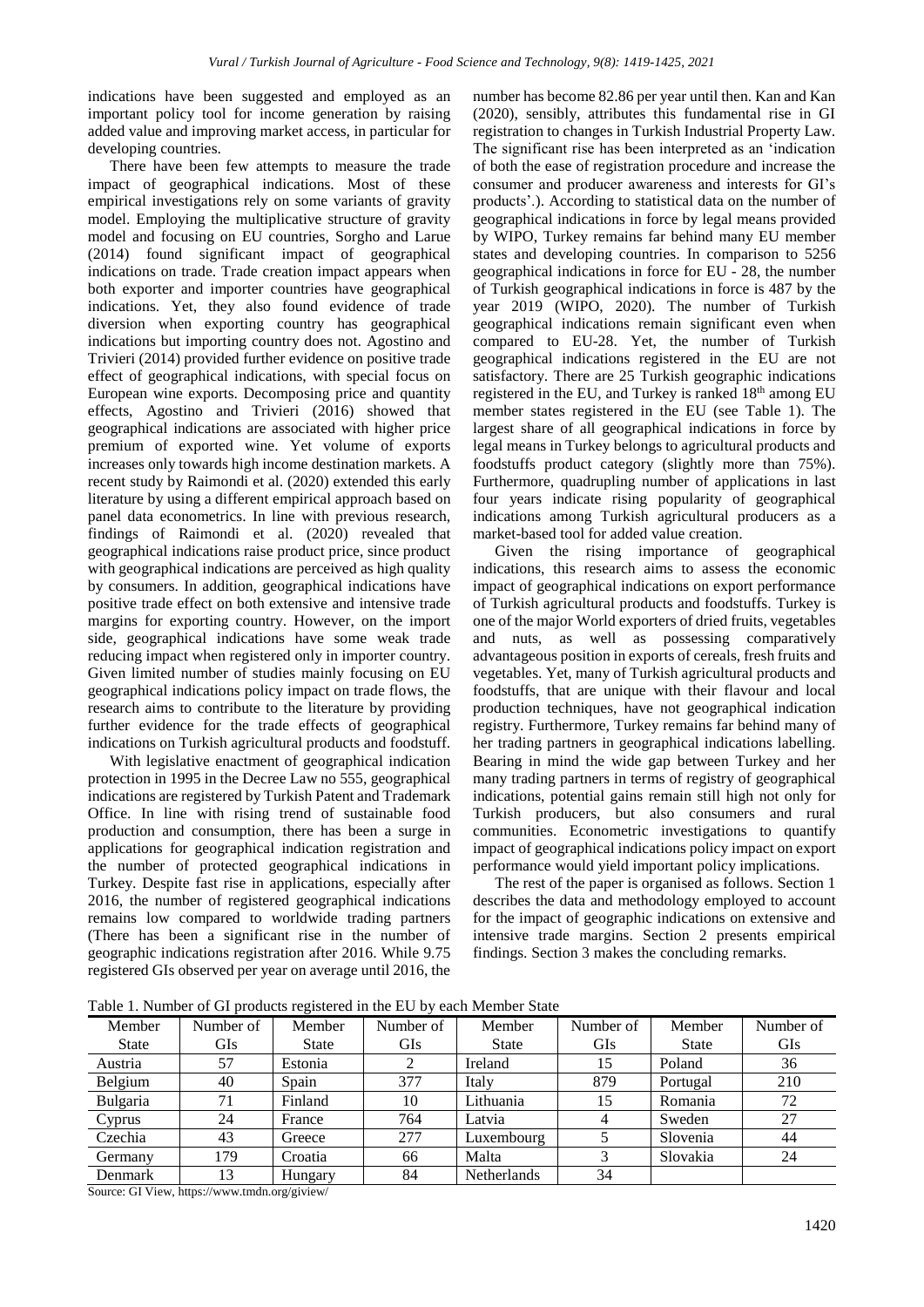| Table 2. Number of GI products aggregated at HS 2-digit level (EU27+Turkey) |  |
|-----------------------------------------------------------------------------|--|
|                                                                             |  |

| DC | <b>Product Category</b>                                                                                                    | Number of GIs  |
|----|----------------------------------------------------------------------------------------------------------------------------|----------------|
| 02 | Meat and Edible Meat Offal                                                                                                 | 389            |
| 03 | Fish and Crustaceans, Molluscs and other Aquatic Invertebrates                                                             | 62             |
| 04 | Dairy Produce; birds' eggs; natural honey; edible products of animal origin, not elsewhere<br>specified or included        | 349            |
| 06 | Trees and other plants, live; bulbs, roots and the like; cut flowers and ornamental foliage                                | 5              |
| 07 | Vegetables and Certain Roots and Tubers, Edible                                                                            | 368            |
| 08 | Fruits and Nuts, Edible; Peel of Citrus Fruit or Melons                                                                    | 216            |
| 09 | Coffee, Tea, Mate and Spices                                                                                               | 70             |
| 12 | Oil seeds and oleaginous fruits; miscellaneous grains, seed and fruit, industrial or<br>medicinal plants; straw and fodder | 5              |
| 15 | Animal or Vegetable Fats and oils and their cleavage products; prepared animal fats;<br>animal or vegetable waxes          | 155            |
| 17 | <b>Sugars and Sugar Confectionary</b>                                                                                      | 26             |
| 18 | Cocoa and cocoa preparations                                                                                               | $\mathfrak{D}$ |
| 19 | Preparations of cereals, flour, starch or milk; pastrycooks' products                                                      | 313            |
| 22 | Beverages, Spirits, and Vinegar                                                                                            | 42             |
| 25 | Salt; sulphur; earths, stone; plastering materials, lime and cement                                                        | 11             |

DC: HS 2-Digit Code, Source: Author's own calculations based on data provided by European Database of Origin and Registration and Turkish Patent and Trademark Office.

### **Data and Empirical Strategy**

Empirical analyses focus on Turkish exports of agricultural products and foodstuff to 27 European Union member countries, over the years 1996 – 2019. There are two basic reasons why we focus on trade between Turkey and the EU members. First, EU is the largest trading partner of Turkey, accounting for 49.5% of Turkish exports in general and more than 30% of Turkish agricultural products and foodstuff exports specifically. It is, thus, of particular concern for Turkey to draw policy implications to enhance Turkish trade with EU whenever there exist potential trade creation effects. Second, European Database of Origin and Registration permitted to count the number of GIs per each EU member country from the year 1996 to 2019. A comparable dataset for Turkish GIs is provided by Turkish Patent and Trademark Office, that allowed us to do the same computations to extract Turkish GI data at HS 6-digit level. At the time of data extraction (2020) total number of registered GIs in EU and Turkey equals 2,013, of which 1,507 belongs to EU and 506 registered by Turkey. When aggregated, HS 6-digit GI products are categorised under 12 broader HS 2-digit sectors. Thus, the empirical strategy focuses on 14 HS 2-digit sectors. Number of GI products aggregated at HS 2-digit level are given in the Table 2.

Following Raimondi et al. (2020), author attributed each of the registered Turkish GIs between years 1996 – 2019 to their corresponding HS 6-digit class manually. Bilateral export data at HS 6-digit level come from UN COMTRADE database. Following Cadot et al. (2011), we rely on Theil index decomposition to identify intensive and extensive margins. Intensive margin accounts for the variation in export values because of a change in volume of trade in existing export product categories. Extensive margin, on the other hand, reflects variation in export values due to variation in the number of new products (product range) or new markets.

Even though Turkey and EU have Customs Union agreement, the Customs Union is limited to industrial products and does not cover agricultural products. Therefore, we used bilateral effectively applied tariff at six – digit product lines that are drawn from WITS-TRAINS data source. A measure of import tariff for each HS 2-digit sector is constructed by calculating simple average of effectively applied tariff at HS 6-digit. In addition, nontariff trade barriers are proxied by notifications of SPS measures provided by WTO I-TIP database.

Following Raimondi et al. (2020), our empirical strategy tests the trade effects of geographical indication on Turkish agricultural exports, through a decomposition of country – product trade data to their respective extensive and intensive trade margins, also considering export prices. The benchmark specification of the empirical model is written Eqn. 1.

Where,  $lnV_{xmit}$  represents the dependant variable that alternately becomes one of our main variables of interest; (1) value of exports in the food product line that belongs to an HS 2-digit sector (i) from exporting country  $(x)$  to importing country  $(m)$  in time  $(t)$ ,  $(2)$  extensive / intensive margins. Parameter  $\beta$ s are estimated coefficients of the geographical indication variables, that account for quality and reputation of the product. The set of GI policy indicators  $(GI'_{mit}, GI'_{xit} \text{ and } GI'_{xmit})$  are specified as follows: Eqn.2(a), Eqn.2(b) and Eqn.2(c).

| $lnVunit = \beta_0 + \beta_1 GI'_{xit} + \beta_2 GI'_{mit} + \beta_3 GI'_{xmit} + \gamma T_{xmit} + fe_{mt} + fe_{xt} + fe_{xm} + fe_{it} + fe_{t} + e_{xmit}$ |                                                                                                                                                                                                                                        |          |
|----------------------------------------------------------------------------------------------------------------------------------------------------------------|----------------------------------------------------------------------------------------------------------------------------------------------------------------------------------------------------------------------------------------|----------|
| $GI_{mit} = GI_{mit} xN_{mit}$                                                                                                                                 | $GI_{\text{mit}} = \begin{bmatrix} 1, \text{ if } \text{import er } m \text{ has } Gls \text{ and } \text{expert } r \text{ has not} \\ 0, \text{ otherwise} \end{bmatrix}$                                                            | Eqn.2(a) |
| $GI'_{xit} = GI_{xit}xN_{xit}$                                                                                                                                 | $GI_{mit} = \begin{bmatrix} 1, & \text{if } \text{exporter x has GIs and importer m has not} \\ 0, & \text{otherwise} \end{bmatrix}$                                                                                                   | Eqn.2(b) |
|                                                                                                                                                                | $GI'_{\text{xmit}} = GI_{\text{xmit}}x(N_{\text{xit}} + N_{\text{mit}}),$ $GI_{\text{xmit}} =\begin{bmatrix} 1, \text{ if } \text{import er } m \text{ and } \text{expert } x \text{ have } GIs \\ 0, \text{ otherwise} \end{bmatrix}$ | Eqn.2(c) |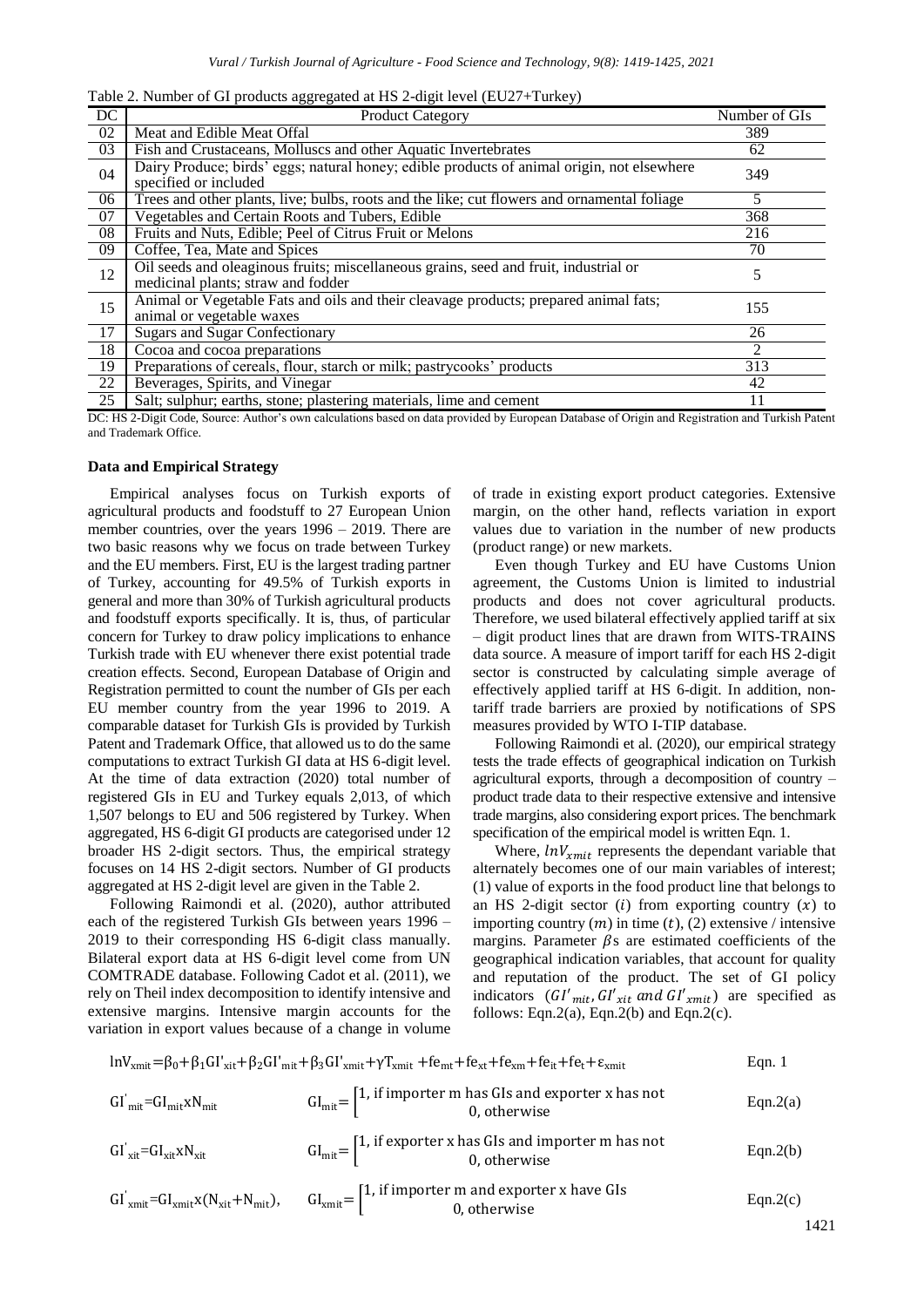Here,  $N_{mit}$  and  $N_{xit}$  are the number of geographic indications in sector  $i$  in the importing country  $m$ , and exporting country  $x$ . Following Sorgho and Larue (2014), we employed number of geographic indications in a given country-product line, instead of dummy variable approach. This specification of geographic indications policy indicators allows us to account for differences in the number of geographical indications across countries for a given year and changes in the number of geographical indications over time. Three scenarios are identified to capture the impact of GI policy indicators.  $GI'_{mit}$ represents the first scenario under which only the importer country has GIs in a given product line.  $GI'_{xit}$  accounts for the situation when only exporter country has GIs in a given product line. Finally,  $GI'_{xmit}$  accounts for the scenario where both exporting and importing countries have GIs in the given product line.

The terms  $fe_{mt}$ ,  $fe_{xt}$ ,  $fe_{xm}$ ,  $fe_{it}$ ,  $fe_t$  identify importer - time, exporter – time, country – pair, product line – time, and year fixed effects respectively. The term  $T<sub>rmit</sub>$  stands for trade policy related trade costs (i.e. tariffs and non-tariff trade barriers). Finally,  $\varepsilon_{xmit}$  denotes the error term.

Poisson Pseudo Maximum Likelihood (PPML) estimation technique is employed to estimate the econometric model specified in Eqn. 1. PPML estimator allows us to account for the zero trade flows (Santos Silva and Teneyro, 2006) as well as the problem of heteroscedastic and non-normal residuals (Santos Silva and Tenreyro, 2011). In addition, as a robustness check, we adopted Instrumental Variables (IV) approach to account for potential endogeneity bias. Following Raimondi et al. (2020), in the IV regressions the number of GIs is instrumented by the average number of GIs in adjacent industries. Adjacent industries are defined as those belong to the same HS 2-digit industry, excluding the instrumented HS 6-digit product line.

Under the empirical framework followed, the following hypotheses are tested:

H1: GI policy indicators have trade creation effect.

Geographical indications are often perceived as a sigh for higher quality or authenticity of the of the product by consumers. Thus, introduction of new GIs is hypothesised to increase trade. If the consumers of the importing country value geographical indications, introduction of new GIs by

the exporter country should have demand enhancing effect. Positive and significant coefficients to the GI policy indicators are interpreted as indication of trade creation effect.

H2: GI policy indicators have trade diversion effect.

In case of either exporting (importing) country has GIs, but importing (exporting) country has not, trade may have depressed because of several reasons. First, consumers living in country without GIs may not be willing to pay for the price premium associated with geographic indication and decrease demand towards differentiated GI products. Second, when exporting country has not GIs, but the importing country has, it may become harder for the exporting country to compete on the basis of quality. Thus, GIs of the importing country may divert trade from exporting countries without GIs towards exporting countries with GIs. Finally, introduction of new GIs may create home-bias effect possibly because GI products are most appreciated at home. Negative and significant coefficients to the GI policy indicators support trade diversion hypothesis.

In order to check for robustness of the results against endogeneity bias due to possible reverse causality, IV regressions approach is employed as suggested by Raimondi et al. (2020). IV regressions are estimated using Least Square with Dummies (LSVD) estimator. In the IV regressions, the number of GIs is instrumented by the average number of GIs in adjacent industries as explained before. The regression specified by equation (1) is estimated for export values at HS 6-digit product level.

In order to check the validity of suggested instruments, first stage IV regressions are estimated. Suggested instruments must be; (1) uncorrelated with the error term, and (2) correlated with the endogenous variable. First stage IV regressions test the validity of instruments based on these two conditions.

## **Empirical Findings**

Empirical findings regarding the impact of GIs on Turkish agricultural products and foodstuff exports to EU are based on PPML estimations are explained in this section. Main findings of the econometric analyses are presented in Table 3.

| Table 3. PPML Estimation Results – GI Effects on Turkish Agricultural Products and Foodstuff Exports to EU (1996 – 2019) |  |  |  |
|--------------------------------------------------------------------------------------------------------------------------|--|--|--|
|                                                                                                                          |  |  |  |

| Dependent Variable | <b>Extensive Margin</b> | Intensive Margin |                  | <b>Exports</b>   |
|--------------------|-------------------------|------------------|------------------|------------------|
|                    |                         | (2)              | $HS 6-Digit (3)$ | $HS$ 2-Digit (4) |
| $GI'_{xit}$        | $0.030**$               | $0.050**$        | $0.081**$        | $0.046*$         |
| $GI'_{mit}$        | 0.011                   | 0.002            | 0.040            | 0.008            |
| $GI'_{xmit}$       | $0.018**$               | $0.011**$        | $0.084**$        | $0.055**$        |
| $ln(1 + tariff)$   | $-0.88**$               | $-0.89**$        | $-1.02**$        | $-0.68*$         |
| $ln(1 + SPS)$      | $-0.64**$               | $-0.76**$        | $-0.81**$        | $-0.62**$        |
| f $e_{mt}$         | Yes                     | Yes              | Yes              | Yes              |
| f $e_{xt}$         | Yes                     | Yes              | Yes              | Yes              |
| f $e_{xm}$         | Yes                     | Yes              | Yes              | Yes              |
| t e <sub>it</sub>  | <b>Yes</b>              | Yes              | Yes              | Yes              |
| N. of Obs.         | 14,662                  | 14,662           | 14,662           | 8,694            |
| Adjusted $R^2$     | 0.44                    | 0.46             | 0.52             | 0.48             |

\*, \*\*, \*\*\* indicate significance at 90%, 95% and 99% confidence levels, respectively.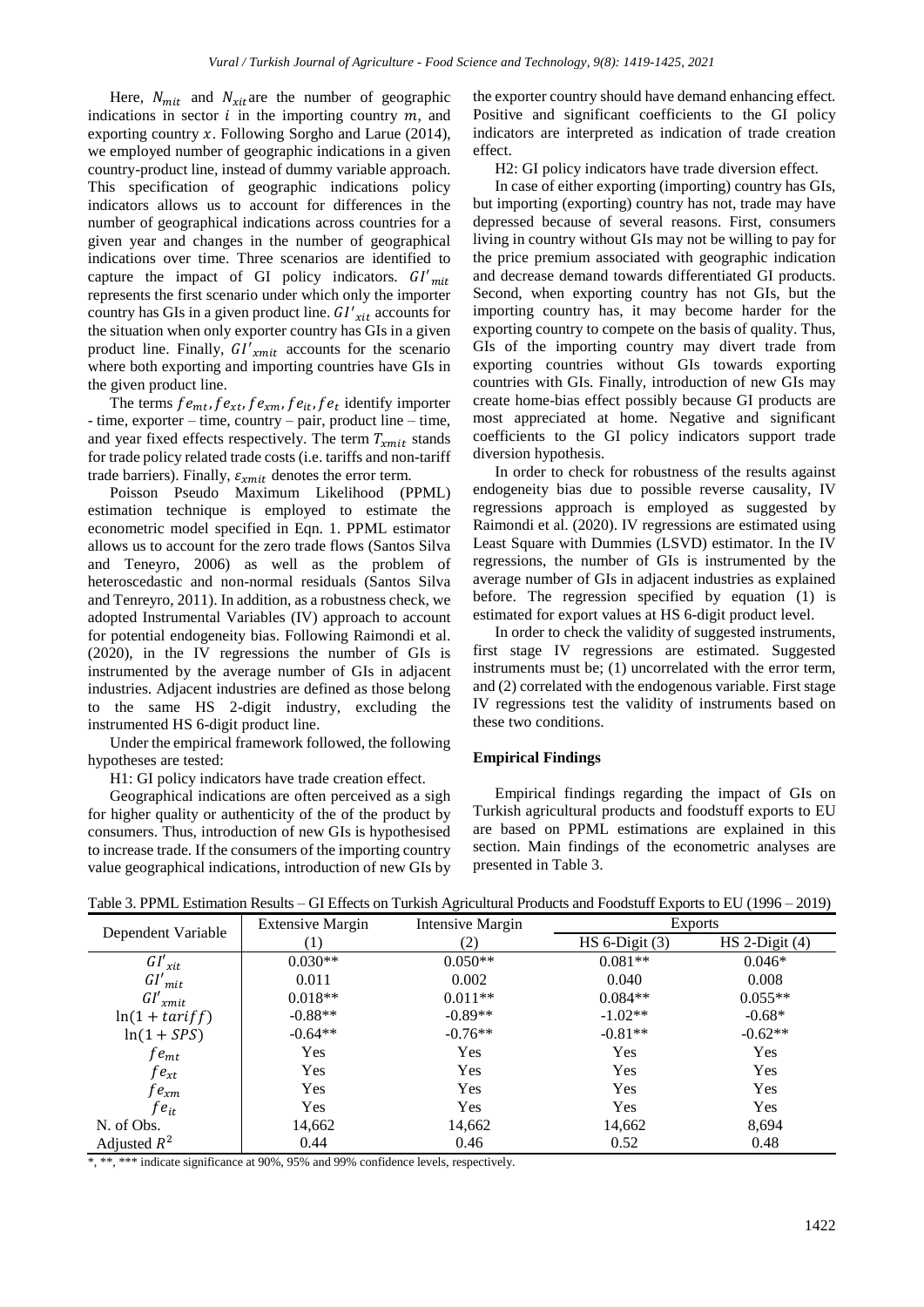Column (1) reports the results for extensive export margins. Positive and significant coefficient to the GI effect when only exporter or both countries have GIs, indicates that GI increases the range of traded goods (extending trade to new product lines. The impact of GI seems even stronger for the intensive export margins (see column (2)). Extensive and intensive margins are estimated at HS 6-digit level which allows us to diminish possible aggregation bias. Employing dummy variables interacting with the sum of GIs to construct GI policy indicators allows us to capture the marginal effects of introducing GIs. Introduction of new GIs(by Turkey alone, by the importing country alone or by both countries) increases the volume of already traded sectors. When new GIs introduced by either Turkey alone or both Turkey and the importing country, new product lines open up for trade and Turkish export range enlarges. Overall, trade effects of GI appear positive and statistically significant on extensive and intensive export margins.

Considering the impact of GIs on Turkish exports at HS 6-digit level, adoption of new GI has statistically significant trade creating impact. Introduction of new GIs by Turkish producers increase export performance of Turkish agricultural products and foodstuff. This may be interpreted as transmission of information regarding geographical indication differentiate Turkish products and increase their reputation. European consumers value differentiated products and demand for greater variety. As Turkish products become more reputable, the range and value of exports to EU increase. Coefficients at HS 6-digit level are greater in magnitude and appear with stronger significance compared to coefficients estimated for HS 2 digit level. This may be attributed to possible aggregation bias. Estimates at HS 2-digit level also confirm trade creation impact of GIs.

When compared to the results from previous studies, our results support their findings of trade creation when both importer and exporter countries have GIs (Raimondi et al., 2020; Sorgho and Larue, 2014). When exporter has GIs, but importer does not our results associate with Sorgho and Larue's (2014) finding of trade creation effect for intra-EU trade. However, impact of GIs for the same scenario (when exporter has GIs, but importer does not) turns out to be depressive on extra-EU trade (Raimondi et al., 2020; Sorgho and Larue, 2014). It is important to mention that extra-EU trade estimations in these studies are conducted by using the country level GI data.

Measurement of GIs at the country level, instead of country-product level, may have reduced reliability of the coefficients and significance of estimation. There does not seem a statistical relationship between Turkish exports and GIs introduced by the importing country, when Turkey does not have GIs.

Finally, impact of trade policy related trade costs (nontariff barriers and import tariffs) imposed by EU countries appear negative and statistically significant on Turkish exports. This indicates trade diverting impact of tariffs and SPS measures imposed on Turkish agricultural product and foodstuff exports.

In order to check for robustness of our results against endogeneity bias due to possible reverse causality, IV regressions approach is followed as suggested by Raimondi et al. (2020). IV regressions are estimated using Least Square with Dummies (LSVD) estimator. In the IV regressions, the number of GIs is instrumented by the average number of GIs in adjacent industries as explained before. The regression specified by equation (1) is estimated for export values at HS 6-digit product level. Table 4 shows results obtained from first stage of IV regressions, and Table 5 shows results from robustness checks. Column (1) shows estimation results of LSVD and column (2) reports the estimated parameters of IV regression.

In order to check the validity of suggested instruments, the first stage IV regressions are estimated. Suggested instruments must be; (1) uncorrelated with the error term, and (2) correlated with the endogenous variable. First stage IV regressions test the validity of instruments based on these two conditions. First stage F-statistic values are above the critical value suggested by Stock and Yogo (2005), rejecting the null hypothesis of weak instruments.

Results obtained from second stage IV regressions are analogous to the PPML estimated parameters and remain robust. A noteworthy difference is that the insignificant coefficient of GIs by importing country turns out to be negative and remain insignificant. A possible trade diverting impact of GIs may be suspected, as suggested by previous literature yet results remain statistically insignificant. Finally, of the suggested hypotheses under the empirical framework, there has found statistically significant evidence to support first hypothesis that GI policy indicators have trade creation effect. However, our results do not yield any specific conclusions regarding the second hypothesis on trade diverting impact of GI policy indicators.

| Dependent Variable        | $GI'_{xit}$ | $GI'_{mit}$ | $GI'_{xmit}$ |
|---------------------------|-------------|-------------|--------------|
| Instrumented $GI'_{xit}$  | $0.58**$    | $0.02*$     | 0.008        |
| Instrumented $GI'_{mit}$  | $0.04*$     | $0.60**$    | 0.01         |
| Instrumented $GI'_{xmit}$ | 0.00        | $0.05*$     | $0.54**$     |
| $ln(1 + tariff)$          | 0.28        | $-0.16*$    | 0.09         |
| $ln(1 + SPS)$             | 0.11        | $-0.10*$    | 0.14         |
| $fe_{mt}$                 | Yes         | Yes         | <b>Yes</b>   |
| $fe_{xt}$                 | <b>Yes</b>  | Yes         | Yes          |
| f $e_{xm}$                | Yes         | Yes         | Yes          |
| $fe_{it}$                 | Yes         | <b>Yes</b>  | <b>Yes</b>   |
| N. of Obs.                | 14,662      | 14,662      | 14,662       |
| Adjusted $R^2$            | 0.24        | 0.28        | 0.22         |
| F - statistic             | 1124.39     | 989.08      | 1032.11      |

\*, \*\*, \*\*\* indicate significance at 90%, 95% and 99% confidence levels, respectively.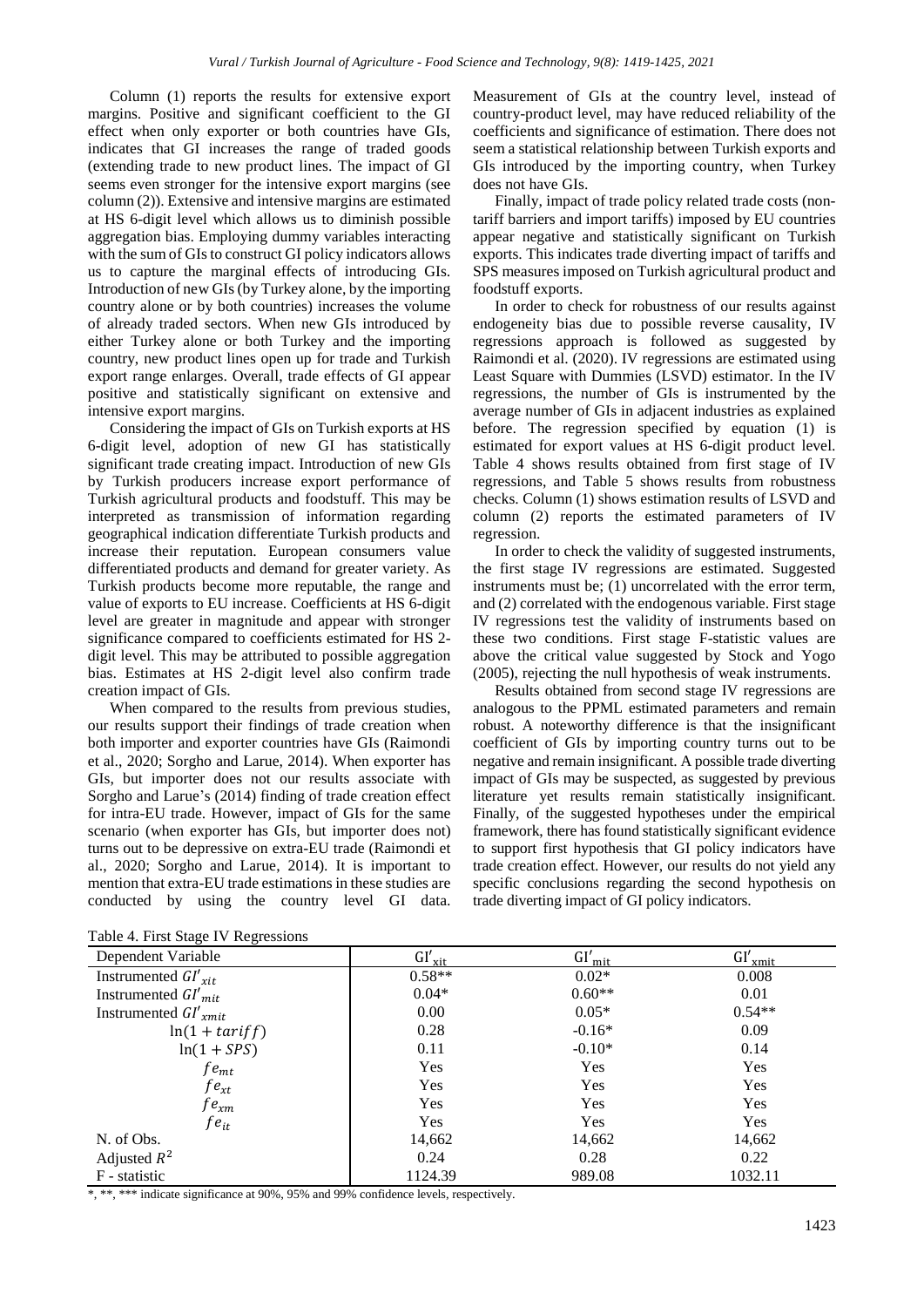| Table 5. Robustness Checks – GI Effects on Turkish Agricultural Products and Foodstuff Exports to EU (IV Estimations) |                |            |  |
|-----------------------------------------------------------------------------------------------------------------------|----------------|------------|--|
|                                                                                                                       | <b>Exports</b> |            |  |
| Dependent Variable                                                                                                    | LSVD(1)        | IV $(2)$   |  |
| $GI'_{xit}$                                                                                                           | $0.06**$       | $0.12**$   |  |
| $GI'_{mit}$                                                                                                           | $-0.01$        | $-0.04$    |  |
| $GI'_{xmit}$                                                                                                          | $0.08*$        | $0.15**$   |  |
| $ln(1 + tariff)$                                                                                                      | $-1.04**$      | $-1.18**$  |  |
| $ln(1 + SPS)$                                                                                                         | $-0.96**$      | $-1.06**$  |  |
| f $e_{mt}$                                                                                                            | <b>Yes</b>     | Yes        |  |
| f $e_{xt}$                                                                                                            | Yes            | Yes        |  |
| f $e_{xm}$                                                                                                            | Yes            | Yes        |  |
| $fe_{it}$                                                                                                             | Yes            | <b>Yes</b> |  |
| N. of Obs.                                                                                                            | 14,662         | 14,662     |  |

Table 5. Robustness Checks – GI Effects on Turkish Agricultural Products and Foodstuff Exports to EU (IV Estimations)

Adjusted  $R^2$ 2 0.52 0.48

\*, \*\*, \*\*\* indicate significance at 90%, 95% and 99% confidence levels, respectively.

#### **Concluding Remarks**

GIs recently emerged as a very popular tool of transmitting information on product origin and its peculiar characteristics to the consumers. While decreasing information asymmetry between producers and consumers on qualifications of the product, GI labelling also helped to change the structure of market for agricultural products towards a monopolistically competitive one. To the extent that differentiated product appreciated by the consumers, consumers' willingness to pay increased. Considering developing countries reliance on agricultural exports in international trade, GI labelling has gained further importance as a policy tool to generate income by raising added value and improve market access.

This paper investigated the quantitative impact of geographical indications on export performance, with specific reference to Turkish exports to EU members. Following the empirical structure suggested by Raimondi et al. (2020), Turkish exports of agricultural products and foodstuff to 27 European Union member countries are analysed, over the years 1996 – 2019. Data provided by European Database of Origin and Registration and Turkish Patent and Trademark Office allowed us to work at a level of disaggregation at country – product line.

Our results indicate trade creating impact of GIs on Turkish exports driven by both extensive and intensive margins. Statistical significance of positive coefficient to the Turkish GI registry suggests that European consumers value differentiated products and increase their demand for greater variety. As Turkish products become more reputable, the range and value of exports to EU increase. This research did not find any evidence for trade diverting impact of GIs. Our results are robust. Overall, trade creating effects of GI suggest that Turkish exporters of agricultural products and foodstuff could improve their market access and gain higher margins in the EU market by investing in product differentiation strategies.

#### **References**

- Agostino M, Trivieri F. 2014. Geographical Indication and Wine Exports. An Empirical Investigation Considering the Major European Producers. Food Policy, 46: 22 -36. https://doi.org/10.1016/j.foodpol.2014.02.002
- Agostino M, Trivieri F. 2016. European Wine Exports Towards Emerging Markets. The Role of Geographical Identity. Journal of Industry. Competition and Trade, 16: 233 – 256. https://doi.org/10.1007/s10842-015-0210-z
- Barham E, Sylvander B (Eds). 2011. Labels of Origin for Food: Local Development, Global Recognition, CAB International, Wallingford. . ISBN-13: 978 1 84593 352 4.
- Barjolle D, Sylvander B, Thevenod Motted E. 2011. Public Policies and Geographical Indications. In: Barham E, Sylvander B (Editors). Labels of Origin for Food: Local Development, Global Recognition, CAB International, Wallingford. pp. 92 – 105. ISBN-13: 978 1 84593 352 4.
- Beletti G, Marescotti A. 2011. Origin Products, Geographical Indications and Rural Development. In: Barham E, Sylvander B (Editors). Labels of Origin for Food: Local Development, Global Recognition, CAB International, Wallingford. pp. 75 – 91. ISBN-13: 978 1 84593 352 4.
- Beletti G, Marescotti A, Touzard J-M. 2017. Geographical Indications, Public Goods and Sustainable Development: The Roles of Actors' Strategies and Public Policies. World Development, 98: 45 – 57.
- Bramley C, Kirsten JF. 2007. Exploring the Economic Rationale for Protecting Geographical Indicators in Agriculture. Agrekon, 46(1): 47 – 71. https://doi.org/10.1080/03031853. 2007.9523761
- Cadot O, Carrere C, Strauss Kahn V. 2011. Export Diversification: What's Behind the Hump? The Review of Economics and Statistics,  $93(2)$ :  $590 - 605$ . https://doi.org/ 10.1162/REST\_a\_00078
- Çukur F, Çukur T. 2017. Coğrafi İşaretli Ürünlerin Kırsal Kalkınma Açısından Değerlendirilmesi: Muğla İli Örneği. Turkish Journal of Agricultural Economics, 23(2): 187 – 194. https://doi.org/10.24181/tarekoder.364914
- Ingram V, Hansen ME, Bosselmann AS. 2020. To Label or Not? Governing the Costs and Benefits of Geographic Indication of an African Forest Honey Value Chain. Frontiers in Forests and Global Change, Sept. (3): 102.
- Kan M, Gülbuçuk B, Küçükçongar M. 2012. Coğrafi İşaretlerin Kırsal Turizmde Kullanılma Olanakları. KMÜ Sosyal ve Ekonomik Araştırmalar Dergisi, 14(22): 93 – 101.
- Kan M, Kan A, Gülbuçuk B, Peker K. 2016. Türkiye'de Yerel Ürünlerin Bölgesel Kalkınma Dinamikleri içindeki Önemi. In: Peker AE (Ed.) Bölgesel Kalkınma, Paradigma Akademi, Çanakkale, Türkiye. pp. 231 – 280. ISBN: 978-605-82909-0-7
- Kan M, Kan A. 2020. Qualitative and Quantitative Analysis of the Geographical Indication System in Turkey. Journal of Global Innovations in Agricultural Sciences, 8(2): 114 – 123. https//doi.org/10.22194/JGIASS/8.899
- Mercan ŞO, Üzülmez, M. 2014. Coğrafi İşaretlerin Bölgesel Turizm Gelişimindeki Önemi: Çanakkale İli Örneği. Dokuz Eylül Üniversitesi İİBF Dergisi, 29(2): 67 – 94.
- Orhan A. 2010. Yerel Değerlerin Turizm Ürününe Dönüştürülmesinde 'Coğrafi İşaretlerin' Kullanımı: İzmit Pişmaniyesi Örneği, Anatolia: Turizm Araştırmaları Dergisi,  $21(2): 243 - 254.$